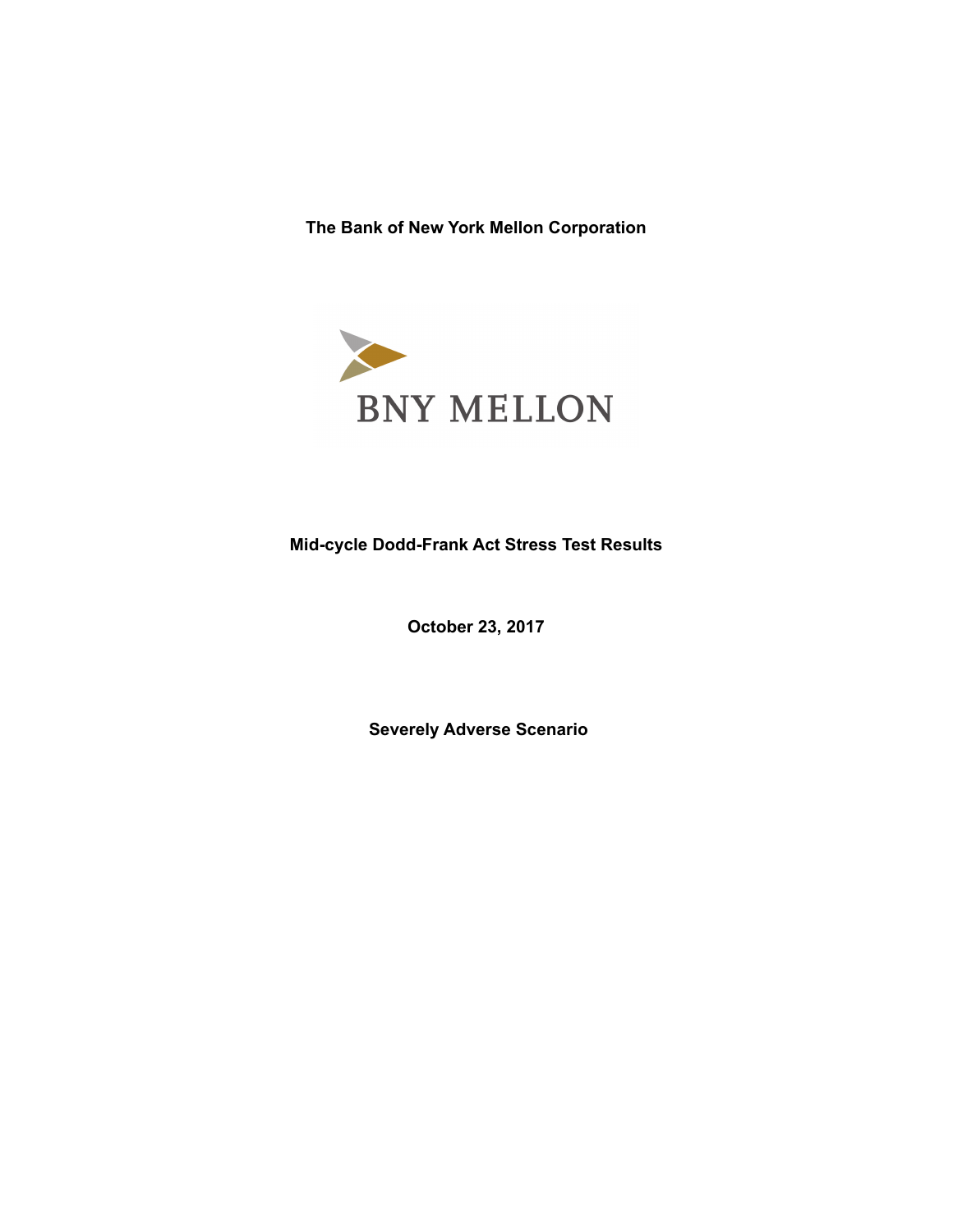# *Introduction*

Throughout this document The Bank of New York Mellon Corporation on a consolidated basis is referred to as "BNY Mellon," the "Firm," "we," "our" and "us." BNY Mellon is a global investments company dedicated to improving lives through investing. We manage and service assets for financial institutions, corporations and individual investors in 35 countries and more than 100 markets.

BNY Mellon is focused on enhancing our clients' experience by leveraging our scale and expertise to deliver innovative and strategic solutions for our clients, building trusted relationships that drive value. We hold a unique position in the global financial services industry. We service both the buy-side and sell-side, providing us with unique marketplace insights that enable us to support our clients' success.

BNY Mellon's global client base consists of corporations, high-net-worth individuals and families, public funds and government agencies, foundations and endowments; global financial institutions, including banks, broker-dealers, asset managers, insurance companies and central banks; and financial intermediaries, independent registered investment advisors, and hedge fund managers. BNY Mellon is not focused on lending as a primary business and does not have a dedicated retail bank.

BNY Mellon is proud of the vital role that it plays in the global financial markets, enabling the markets to efficiently allocate capital by providing an infrastructure that facilitates the movement of cash and securities through these markets. As a global systemically important financial institution, we understand the critical function we perform for the marketplace, and embrace our leadership responsibility in terms of capital strength, liquidity risk management and integrity. In particular, we recognize the pivotal role that we play in the financial system with respect to payment, clearing and settlement activities. BNY Mellon's key business model differentiators include the following:

- BNY Mellon serves as a single point of contact for clients that create, trade, hold, manage, service, distribute or restructure investments.
- BNY Mellon has diverse streams of income, with a strategic focus on the Investment Management and Investment Services businesses.
- The Firm's income statement is driven by non-interest income; fee revenue as a percentage of total revenue was 79% through June 30, 2017.
- The Firm does not provide traditional banking services to retail clients other than high-networth individuals within the Wealth Management business. BNY Mellon does not lend to consumers in scale nor operate consumer banking branches.
- BNY Mellon's trading activities are focused on acting as a market-maker for our customers and facilitating customer trades in compliance with the Volcker Rule.
- BNY Mellon does not have a stand-alone proprietary trading business that is material to the overall results of operations.

BNY Mellon's businesses benefit from the global growth in financial assets, the globalization of the investment process, changes in demographics and the continued evolution of the regulatory landscape - each providing us with opportunities to advise and service clients.

Our strategy is designed to create economic value by differentiating our services to create competitive advantages that will deliver value to our clients and shareholders. Our top priorities include:

• Driving profitable revenue growth by leveraging our expertise and scale to offer broad-based, innovative solutions to clients;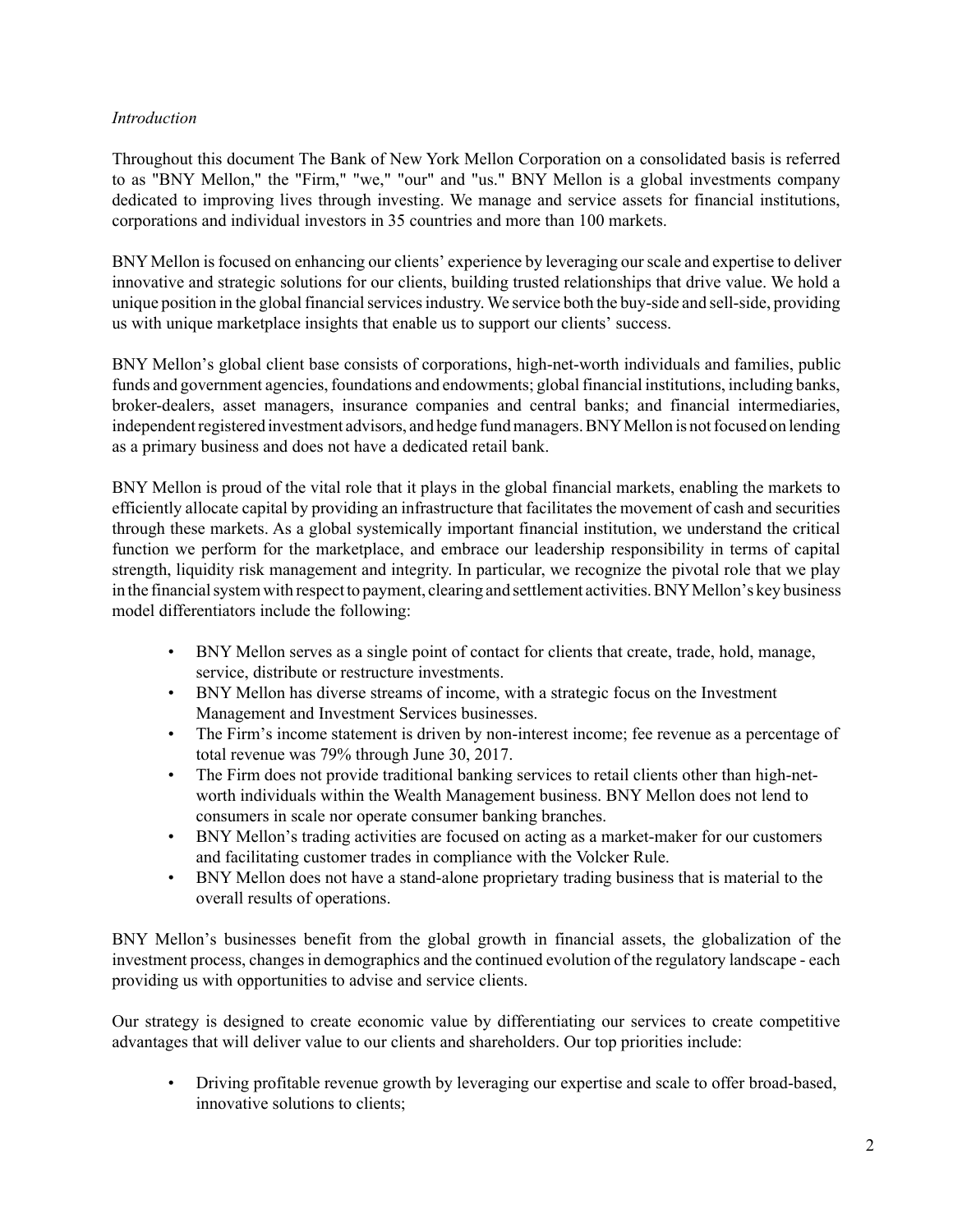- Executing our business improvement processes to increase productivity and effectiveness while controlling expenses and enhancing our efficiency:
- Being a strong, trusted counterparty by maintaining our safety and soundness, low-risk profile, and strong liquidity and capital positions;
- Generating excess capital and deploying it effectively; and
- Attracting, developing and retaining top talent.

Additional financial and other information about BNY Mellon and its principal business activities can be found in its 2016 Annual Report on Form 10-K and subsequent Quarterly Reports on Form 10-Q and other filings, referred to as SEC filings, with the Securities and Exchange Commission, which we make available on the Investor Relations section of our corporate website at [https://www.bnymellon.com.](https://www.bnymellon.com)

BNY Mellon is required to conduct company-run stress tests semi-annually (an "annual stress test" and a "mid-cycle stress test") pursuant to the requirements of 12 CFR Part 252 (the "Regulation"). The Regulation implements the Dodd-Frank Act Wall Street Reform and Consumer Protection Act stress test ("DFAST") requirements. Whereas the annual stress test is conducted as part of the Federal Reserve's Comprehensive Capital Analysis and Review ("CCAR") exercise, the mid-cycle stress test is conducted two quarters later, or between each annual CCAR exercise, utilizing a different as-of date. The mid-cycle stress test utilizes three hypothetical economic scenarios that are developed and run independently by each individual bank holding company ("BHC") in contrast to the annual stress test, which utilize three scenarios provided by the Federal Reserve in addition to at least one internally-developed stress scenario. The Federal Reserve evaluates each BHC's mid-cycle stress test in its ongoing assessment of the BHC; however, the mid-cycle stress test is not conducted under the Federal Reserve's capital plan rule (12 C.F.R. § 225.8) and is separate from the annual CCAR exercise. BNY Mellon is required to disclose a summary of the results, including a description of the types of risks included and the methodologies used, under the Severely Adverse Scenarios of both the annual and mid-cycle stress tests.

Accordingly, we have developed the following disclosure, which contains the information required by the Regulation to be disclosed publicly. The information contained in this disclosure has been prepared in accordance with the Regulation. Any differences in the presentation of information concerning BNY Mellon contained herein relative to how the Firm presents such information for other purposes are solely due to our efforts to comply with the Regulation. The information presented herein does not, in any way, reflect changes to our organizational structure, business plans or practices, or strategy.

The projections contained in this disclosure are based on BNY Mellon's internally-developed Severely Adverse Scenario. The results of its mid-cycle stress test under this scenario represent estimates of potential outcomes based on hypothetical economic conditions. BNY Mellon's mid-cycle stress test seeks to incorporate loss events tailored to its unique risk profile. To capture the unique risks inherent in our core activities, BNY Mellon developed an idiosyncratic Severely Adverse Scenario that is premised on counterparty credit risk and includes additional idiosyncratic operational risk events. The Firm relies on various models to forecast performance under stressed conditions. These models cover loss estimates, revenue projections, scenario infrastructure, and risk-weighted asset calculations. The projections contained within this disclosure represent hypothetical estimates that involve an economic outcome that is more adverse than expected, and accordingly these projections are not forecasts.

As required by the Regulation, the Severely Adverse Scenario described in this document includes certain capital action assumptions ("Dodd-Frank Capital Actions") when computing pro forma capital ratios across the nine quarter planning horizon. These Dodd-Frank Capital Actions include: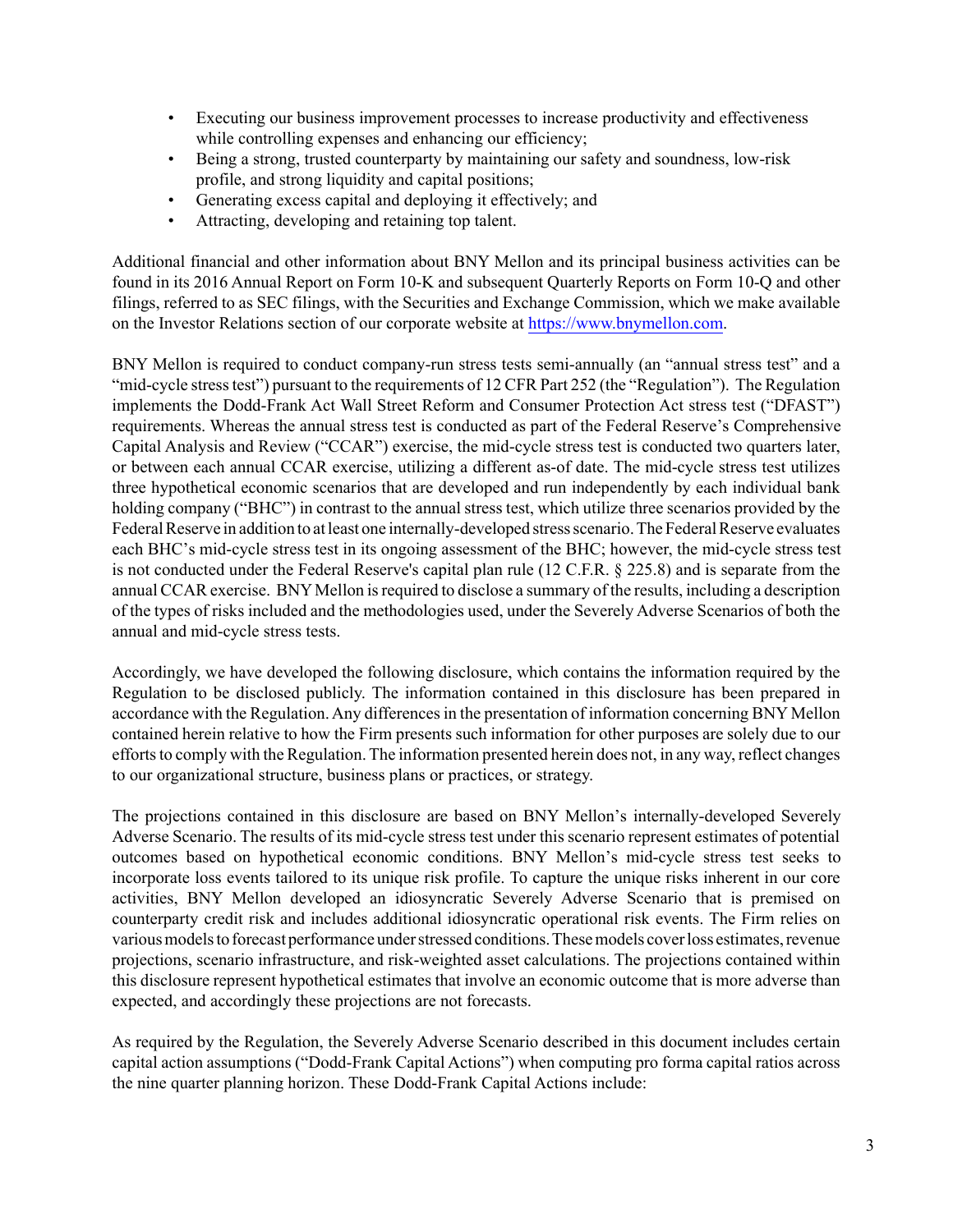- For the third quarter of 2017, actual capital actions;
- For the second through ninth quarters of the stress test horizon, the following capital actions:
	- 1. Common stock dividends equal to the quarterly average dollar amount of common stock dividends that BNY Mellon paid in the previous four quarters plus common stock dividends attributable to issuances related to expensed employee compensation or in connection with a planned merger or acquisition to the extent that the merger or acquisition is reflected in our pro forma balance sheet estimates;
	- 2. Payments on all other instruments eligible for inclusion in the numerator of a regulatory capital ratio equal to the stated dividend, interest, or principal due on such instrument during the quarter;
	- 3. No redemption or repurchase of any capital instrument that is eligible for inclusion in the numerator of a regulatory capital ratio; and
	- 4. No new issuances of capital instruments over the second through ninth quarters of the planning horizon, except for issuances related to expensed employee compensation or in connection with a planned merger or acquisition to the extent that the merger or acquisition is reflected in our pro forma balance sheet estimates.

In practice, if a severely adverse economic scenario were to in fact occur, it is highly likely that we would respond with certain capital conservation actions consistent with internal policy, and could change planned distributions. The stress test results summarized in this report should not be interpreted as expected or likely outcomes, but rather as a possible result under hypothetical, highly adverse economic conditions.

A description of the types of risks included in the stress test, a general description of methodologies applied and a summary of our company-run stress test results under the Severely Adverse Scenario follows.

# *Description of types of risk included in the mid-cycle stress test*

When conducting the company-run stress test under the Severely Adverse Scenario, which, as noted above, incorporates Dodd-Frank Capital Actions, we evaluated and incorporated the principal risks that have been determined to influence us. These risks include operational risk, market risk, credit risk, liquidity risk, and strategic risk.

*Operational Risk.* Operational risk is the risk of loss resulting from inadequate or failed internal processes, human factors and systems, breaches of technology and information systems, or from external events. Operational risk also includes fiduciary risk, reputational risk, and litigation risk.

*Market Risk.* Market risk is the risk of loss due to adverse changes in the financial markets. Our market risks are primarily interest rate, foreign exchange, and equity risk. Market risk particularly impacts our exposures that are marked-to-market such as the securities portfolio, trading book, and equity investments.

*Credit Risk.* Credit risk is the risk of loss if any of our borrowers or other counterparties were to default on their obligations to us. Credit risk is resident in the majority of our assets, but primarily concentrated in the loan and securities books, as well as off-balance sheet exposures such as lending commitments, letters of credit, and securities lending indemnifications.

*Liquidity Risk.* Liquidity risk is the risk that we cannot meet our cash and collateral obligations at a reasonable cost for both expected and unexpected cash flows, without adversely affecting daily operations or financial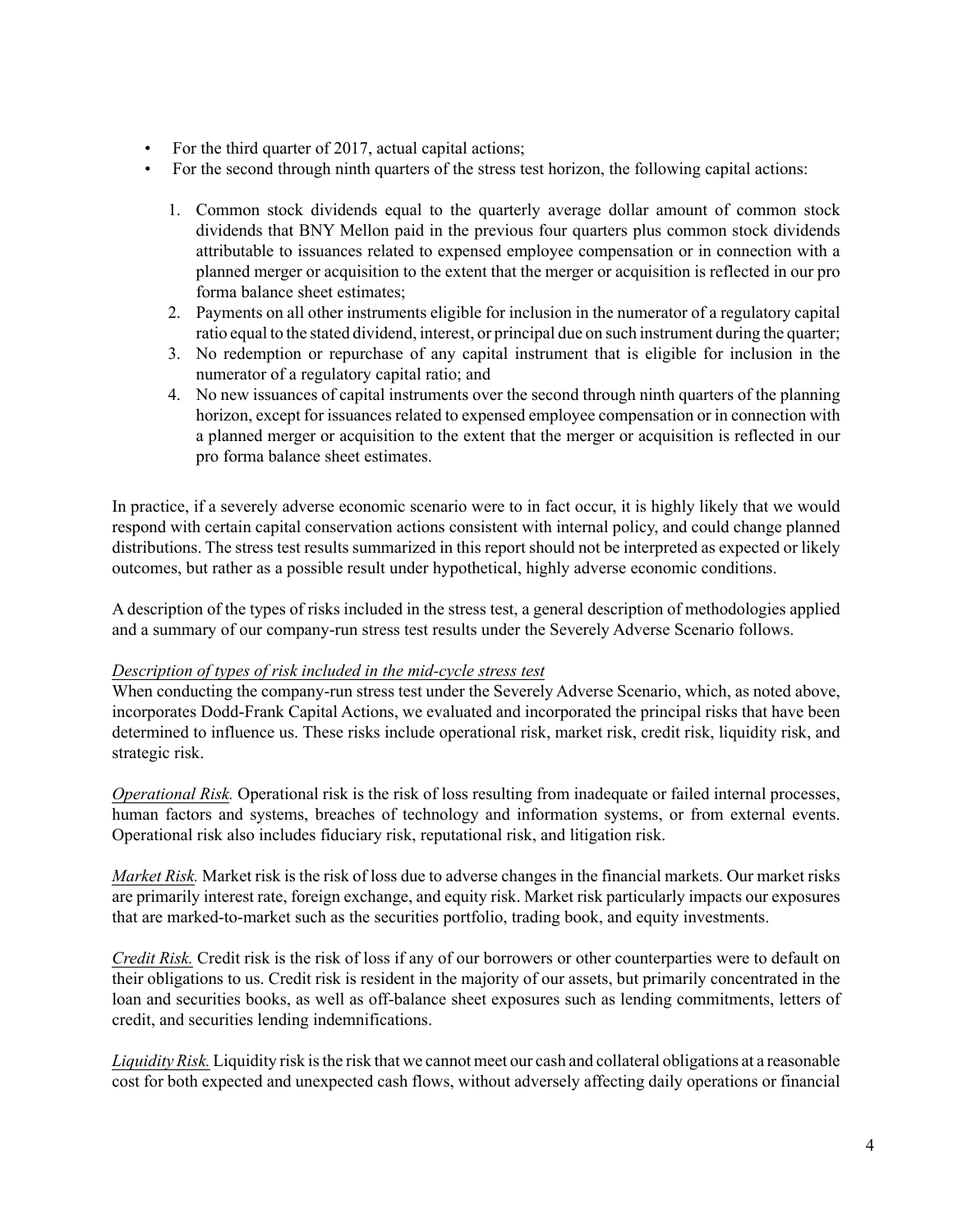conditions. Liquidity risk can arise from cash flow mismatches, market constraints from the inability to convert assets to cash, the inability to raise cash in the markets, deposit run-off, or contingent liquidity events.

*Strategic Risk.* Strategic risk is the risk that we do not effectively manage and protect our market positioning and stability. This includes risks associated with the inability to maintain a strong understanding of clients' needs, provide suitable product offerings that are financially viable and fit within the Firm's operating model, and adapt to transformational change in the industry.

The following table presents the primary types of risk typically embedded in on- and off-balance-sheet **instruments** 

Table 1: Risks of BNY Mellon's On-and Off-balance Sheet Instruments

| <b>Balance Sheet Instruments</b>                                        | <b>Types of Risk</b>      |
|-------------------------------------------------------------------------|---------------------------|
| <b>Assets</b>                                                           |                           |
| Interest-bearing deposits with banks                                    | Credit                    |
| Federal funds sold and securities purchased under resale agreements     | Market, Credit            |
| Securities                                                              | Market, Credit, Liquidity |
| <b>Trading Assets</b>                                                   | Market, Credit, Liquidity |
| Loans                                                                   | Credit, Liquidity         |
| Goodwill                                                                | Operational, Market       |
| Intangible Assets                                                       | Operational, Market       |
| <b>Liabilities</b>                                                      |                           |
| Deposits                                                                | Liquidity                 |
| Federal funds purchased and securities sold under repurchase agreements | Market, Liquidity         |
| Trading liabilities                                                     | Market, Liquidity         |
| Payables to customers and broker-dealers                                | Liquidity                 |
| <b>Off-balance Sheet Instruments</b>                                    |                           |
| Lending commitments                                                     | Credit, Liquidity         |
| Standby letters of credit                                               | Credit, Liquidity         |
| Commercial letter of credit                                             | Credit, Liquidity         |
| Securities lending indemnifications                                     | Market, Credit            |

#### *Overview of Stress Testing*

It is the policy of BNY Mellon to perform Enterprise-Wide Stress Testing at regular intervals as part of its Internal Capital Adequacy Assessment Process ("ICAAP"). Additionally, the Firm performs an analysis of capital adequacy in a stressed environment in its Enterprise-Wide Stress Test Framework, as required by the enhanced prudential standards issued pursuant to the Dodd-Frank Wall Street Reform and Consumer Protection Act.

Enterprise-Wide Stress Testing produces analyses across the Firm's lines of business, products, geographic areas, and risk types incorporating the results from the different underlying models and projections given a certain stress-test scenario. It is an important component of assessing the capital adequacy as well as identifying any high risk touch points in business activities.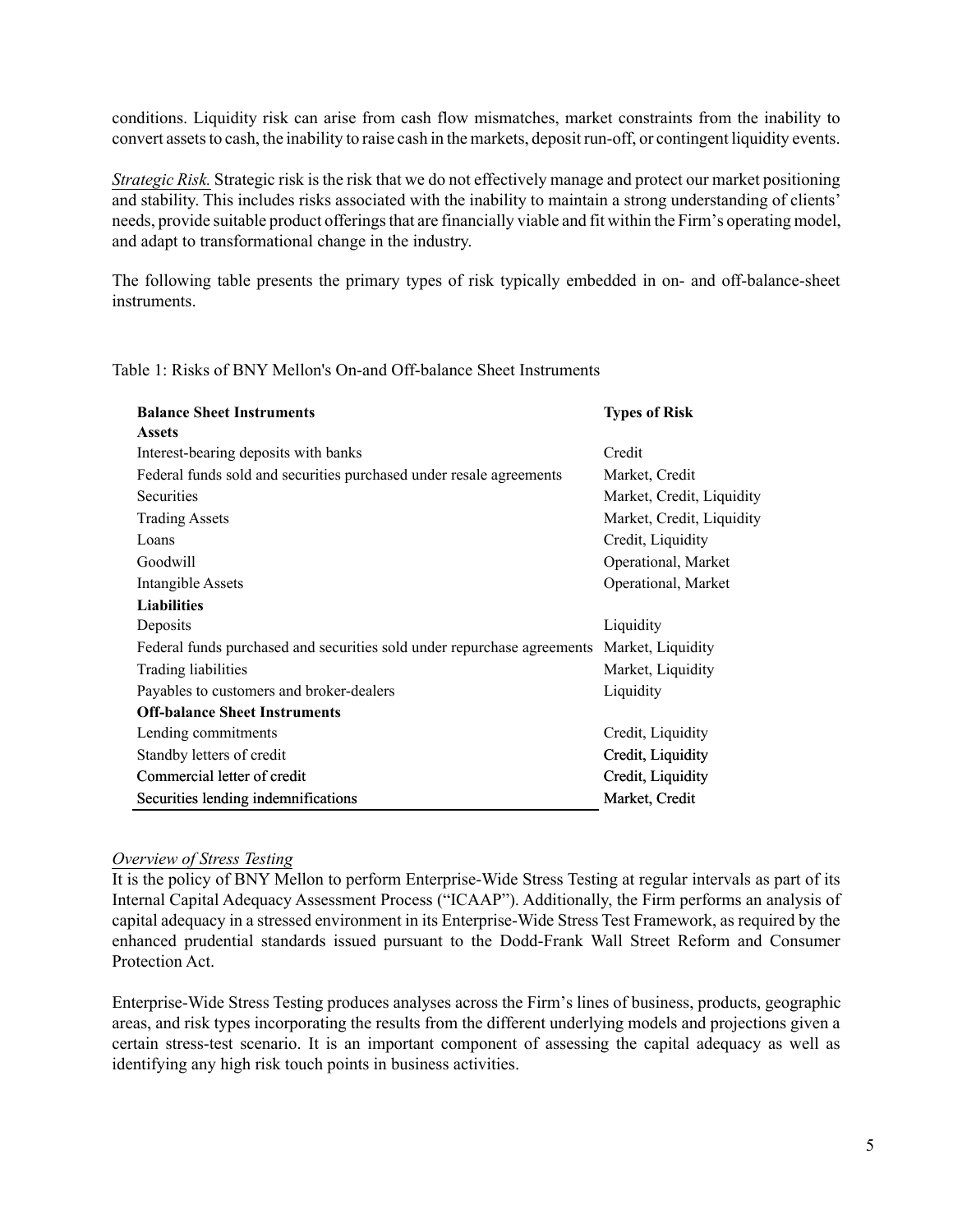BNY Mellon's mid-cycle stress test under the Severely Adverse Scenario with Dodd-Frank Capital Actions contained wide-ranging impacts across multiple risk areas, including the principal risk types identified above. To incorporate these risks into our mid-cycle stress test, BNY Mellon identified and stressed key risk drivers and assumptions to estimate how losses might be incurred and how an event in one risk may migrate into other areas. The following section discusses BNYMellon's methodology for translating the Severely Adverse Scenario's variables into various financial impacts including expected losses, net income, on- or off-balance sheet exposure, liquidity, leverage, and capital positions. Please refer to BNY Mellon's Annual Report on Form 10-K for the year ended December 31, 2016 for a broader description of the BNY Mellon's capital planning and risk management process

### *General Description of Methodologies*

We have forecasted projected losses, pre-provision net revenue ("PPNR"), and other items affecting capital using a series of models and estimation techniques that translate the economic and financial variables in the Severely Adverse Scenario to losses and revenues.

Occasionally it is necessary to supplement modeled projections with expert judgment where historical data may be inadequate to project loss and revenue estimates or historical relationships may not hold up under forward-looking hypothetical scenarios. In these cases, we ensure consistency of projections with the conditions of the stress test through a cross-functional governance structure and control environment that incorporates multiple levels of review, challenge, and approval.

*Loan Losses*. We have developed a series of models to estimate losses on various types of loans. Loss projection methods are product-specific and link economic variables to credit performance based on historical and expected relationships. The table below identifies major loan types and key assumptions used to derive loss estimates.

*[Remainder of page left blank intentionally.]*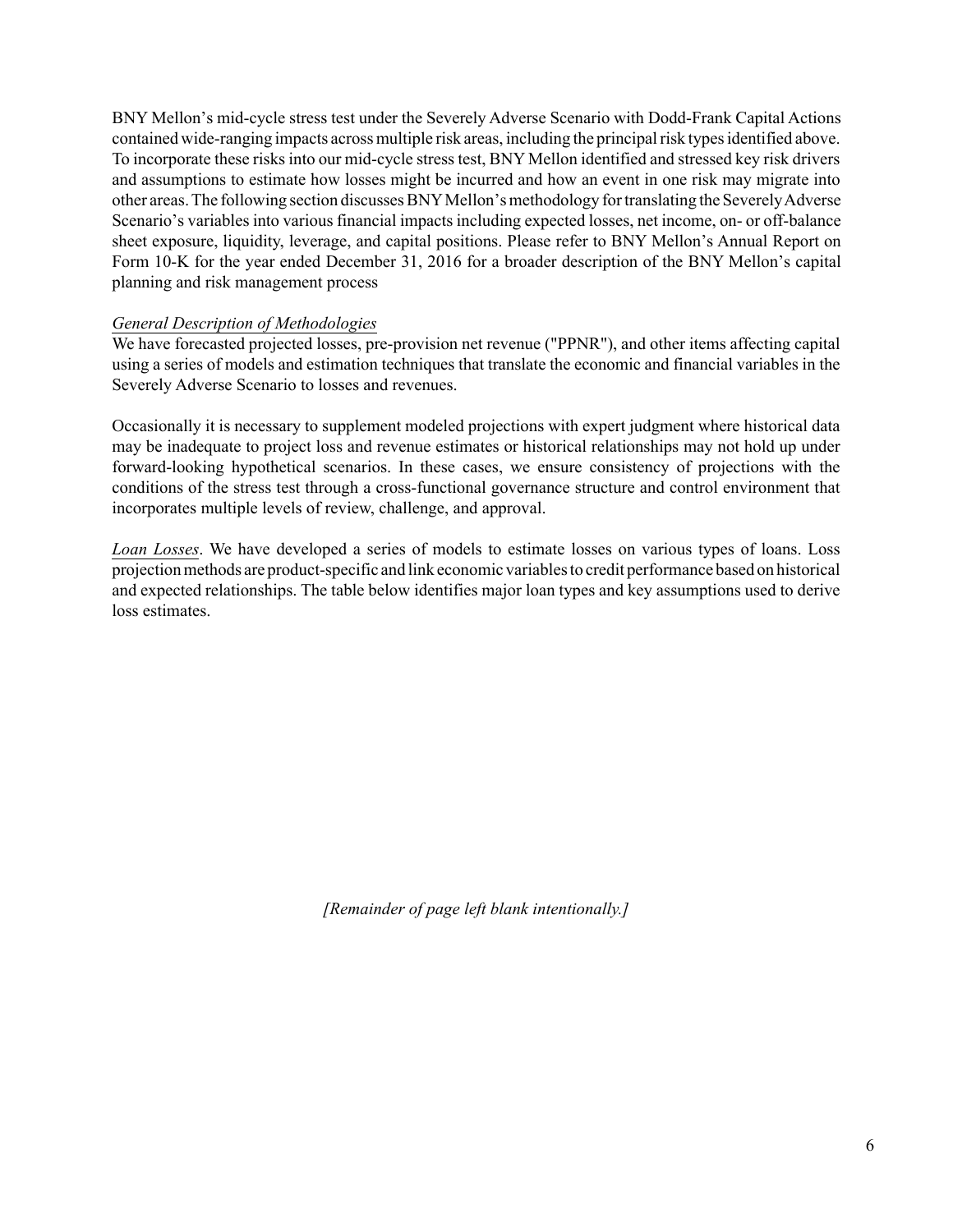Table 2: Credit Portfolio Loss Methodologies and Assumptions

| <b>Loan Type</b>                                                       | <b>Description of Methodology</b>                                                                                                                                                                                                                                                                                                                                                                                 | <b>Key Assumptions</b>                                                                                                                                                                                                                                             |
|------------------------------------------------------------------------|-------------------------------------------------------------------------------------------------------------------------------------------------------------------------------------------------------------------------------------------------------------------------------------------------------------------------------------------------------------------------------------------------------------------|--------------------------------------------------------------------------------------------------------------------------------------------------------------------------------------------------------------------------------------------------------------------|
| <b>First-lien, Closed End Domestic</b><br><b>Residential Mortgages</b> | Statistical model estimated using loan-<br>level data on mortgage characteristics and<br>performance supplemented by<br>macroeconomic indicators and house price<br>data.                                                                                                                                                                                                                                         | Macroeconomic factors such<br>as:<br>Housing Price Index<br>$\equiv$<br>("HPI")<br>Unemployment rate<br>Mortgage rates                                                                                                                                             |
| <b>Home Equity Lines of Credit</b><br>("HELOCs")                       | Regression approach based on historical<br>relationships between macroeconomic<br>factors and all U.S. bank HELOC losses.<br>The estimated loss rate for all U.S. banks is<br>then pro-rated to calculate the internal loss<br>for BNY Mellon.                                                                                                                                                                    | Macroeconomic factors such<br>as:<br><b>HPI</b><br>$\equiv$<br>Unemployment rate<br>$\equiv$<br>Consumer Price Index<br>$\overline{\phantom{0}}$<br>("CPI") inflation rate<br>Mortgage rates                                                                       |
| <b>Domestic Commercial Real Estate</b><br>Loans                        | Individually assigning counterparties<br>stressed ratings by adjusting the inputs to<br>BNY Mellon's commercial real estate<br>("CRE") probability of default ("PD")<br>scorecard, which produces a stressed PD<br>for each quarter. For each impaired<br>exposure, a downturn loss given default<br>("LGD") percentage is applied to the<br>exposure at default ("EAD") to generate an<br>immediate credit loss. | Macroeconomic factors such<br>as:<br>Unemployment rate<br>$\overline{\phantom{0}}$<br>BBB corporate yield<br>$\overline{\phantom{0}}$<br>Commercial real estate<br>$\overline{\phantom{0}}$<br>price index<br>Prime rate                                           |
| Wholesale and Other*                                                   | Expected loss model relying on stressed<br>transition matrix, PD, LGD, and usage<br>given default ("UGD"). In the stressed<br>transition matrix, LGD and UGD were<br>linked to macroeconomic factors through<br>statistical models. For each impaired<br>exposure, a stressed LGD percentage is<br>applied to the EAD to generate an<br>immediate credit loss, where EAD is<br>stressed UGD times exposure.       | Macroeconomic factors such<br>as:<br><b>CBOE</b> Volatility Index<br>$\overline{\phantom{0}}$<br>("VIX")<br>Equity indices<br>$\qquad \qquad -$<br>GDP growth rate<br>$\overline{\phantom{0}}$<br>Treasury yields<br>—<br>Unemployment<br>$\overline{\phantom{0}}$ |

*\*Commercial and industrial, loans to depositories and other financial institutions, loans for purchasing or carrying securities, overdrafts, and leases.* 

*Provision for Loan Losses*. The credit loss allowance is our estimate of incurred losses inherent in our portfolio. We use a quantitative methodology (product of the long run PD, LGD, and EAD) and a qualitative framework in determining the allowance. The qualitative framework employs management judgment when assessing internal risk factors and environmental factors to compute an additional allowance for each component of the loan portfolio. Changes in the allowance balance are reflected through the provision to provide adequate coverage for potential future losses.

*Realized Gains/Losses on Securities*. We use instrument-specific methodologies to forecast other-thantemporary impairment ("OTTI") on the securities investment portfolio. Loss estimates are recognized in accordance with our established accounting policy. The table below identifies major security types and key assumptions used to derive loss estimates.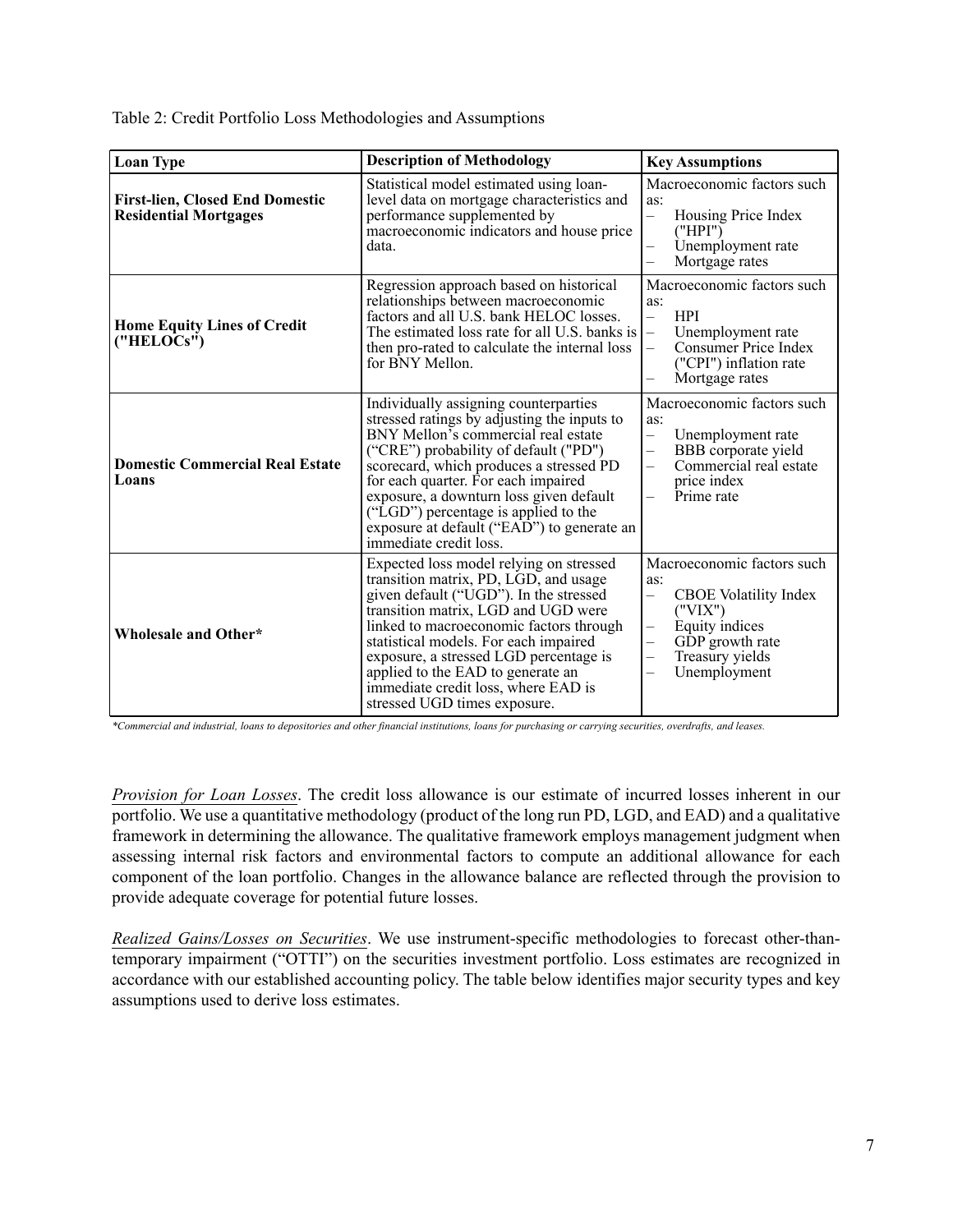|  |  |  |  | Table 3: Securities Portfolio OTTI Methodologies and Assumptions |
|--|--|--|--|------------------------------------------------------------------|
|  |  |  |  |                                                                  |

| <b>Security Type</b>                                                                               | <b>Description of Methodology</b>                                                                                                                                                                                                                                                                                                                                                                                                                                                                                             | <b>Key Assumptions</b>                                                                                                                                                    |
|----------------------------------------------------------------------------------------------------|-------------------------------------------------------------------------------------------------------------------------------------------------------------------------------------------------------------------------------------------------------------------------------------------------------------------------------------------------------------------------------------------------------------------------------------------------------------------------------------------------------------------------------|---------------------------------------------------------------------------------------------------------------------------------------------------------------------------|
| <b>Domestic Non-Agency</b><br><b>Residential Mortgage-</b><br><b>Backed Securities</b><br>('RMBS") | Statistical model estimated using loan-level data<br>on mortgage characteristics and performance<br>supplemented by macroeconomic indicators and<br>house price data.<br>Cash flow is discounted to obtain the net present<br>value ("NPV"). OTTI is then computed as the<br>difference between book value and the NPV of the<br>cash flow.                                                                                                                                                                                   | Collateral type and<br>characteristics<br>Macroeconomic factors such<br>as:<br>$-$ HPI<br>- Unemployment rate<br>- Mortgage rates                                         |
| <b>Foreign RMBS</b>                                                                                | Combines macroeconomic variables, historical<br>pool performance, and the pool level<br>characteristics to generate monthly performance<br>measures such as delinquencies, conditional<br>prepayment rate ("CPR"), constant default rate<br>("CDR"), and charge offs. The performance<br>measures are then used in a waterfall tool to<br>determine losses on foreign RMBS tranches.<br>Cash flow is discounted to obtain the NPV. OTTI<br>is then computed as the difference between book<br>value and NPV of the cash flow. | Collateral type and<br>characteristics<br>Macroeconomic factors such<br>as:<br>– HPI<br>- Unemployment rate<br>- CPI inflation rate                                       |
| <b>Commercial Mortgage-</b><br><b>Backed Securities</b><br>("CMBS")                                | Combines macroeconomic variables, CRE market<br>factors and loan-level details to generate the credit<br>risk measures including PD and LGD. PD and<br>LGD are then used to determine losses on CMBS.<br>Cash flow is discounted to obtain the NPV. OTTI<br>is then computed as the difference between book<br>value and NPV of the cash flow.                                                                                                                                                                                | Loan details<br>Property type and<br>characteristics<br>Macroeconomic factors such<br>as:<br>– HPI<br>$-$ Unemployment rate<br>- Federal Funds rate<br>- Treasury 10-year |
| <b>Consumer Asset-Backed</b><br>Securities ("ABS")                                                 | Combines macroeconomic variables, historical<br>pool performance and the pool-level<br>characteristics to generate monthly performance<br>measures such as delinquencies, CPR, CDR and<br>charge offs. The performance measures are then<br>used in a waterfall tool to determine losses on<br>ABS tranches.<br>Cash flow is discounted to obtain the NPV. OTTI<br>is then computed as the difference between book<br>value and NPV of the cash flow.                                                                         | Collateral type and<br>characteristics<br>Macroeconomic factors such<br>as:<br>- Unemployment rate<br>- Treasury rates<br>- LIBOR rates                                   |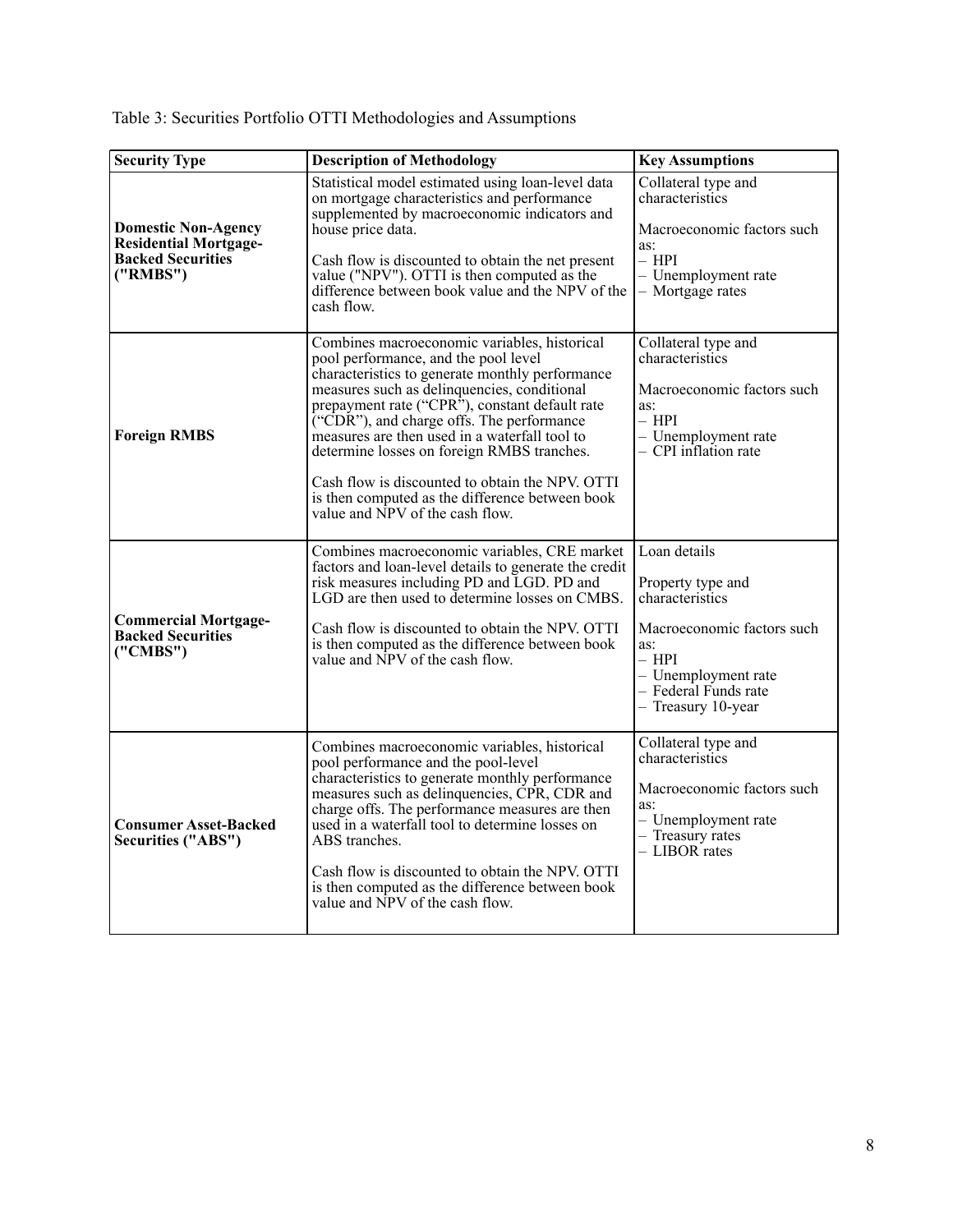| <b>Bond Portfolio*</b>                                    | Bond OTTI is projected using the expected loss<br>(PD x LGD) approach. The risk parameters PD<br>and LGD are forecasted using statistical models<br>that are driven by macroeconomic variables.                                                                                                              | <b>Corporate and Covered</b><br><b>Bond - National level</b><br>Macroeconomic factors such<br>as:<br>- VIX, Equity indices<br>- GDP growth rate<br>- Treasury yields<br><b>Sovereign Bond - Country</b><br>level<br>Macroeconomic factors such<br>as:<br>- Unemployment rate<br>$-$ CPI<br>- Debt-to-GDP ratio<br>$-$ GDP<br>- Current account balance-to-<br>GDP ratio<br><b>Municipal Bond - State level</b><br>Macroeconomic factors such<br>as:<br>- Unemployment rate<br>- Median family income<br>- Mortgage delinquency rate |
|-----------------------------------------------------------|--------------------------------------------------------------------------------------------------------------------------------------------------------------------------------------------------------------------------------------------------------------------------------------------------------------|-------------------------------------------------------------------------------------------------------------------------------------------------------------------------------------------------------------------------------------------------------------------------------------------------------------------------------------------------------------------------------------------------------------------------------------------------------------------------------------------------------------------------------------|
| <b>Collateralized Loan</b><br><b>Obligations ("CLOs")</b> | CLO collateral performance metrics (CDR, CPR,<br>Severity) are forecasted using credit transition and<br>an LGD model for each underlying loan.<br>Tranche level cash flows are discounted to arrive<br>at present value. OTTI is then calculated as the<br>difference between present value and book value. | Underlying collateral metrics<br>including:<br>- Prepayment rate<br>- Default rate<br>Severity rate                                                                                                                                                                                                                                                                                                                                                                                                                                 |

*This portfolio consists of corporate bonds, municipal bonds, sovereign bonds, and covered bonds.*

*Operational Losses*. In addition, we used a methodology to estimate operational losses that incorporates both internal and external data. We forecast both litigation and non-litigation operational losses under separate methodologies.

For non-litigation loss estimates, our forecasting methodology centers on workshops organized around the risks in our operational risk taxonomy. These workshops included participants from our business, business partner, and risk teams. Subject matter experts ("SMEs") considered and discussed the outputs of our operational risk framework elements (*e.g.*, Risk and Control Self-Assessment ("RCSA") data, as well as internal and external event data) and other key information such as risk drivers, including macroeconomic factors, to challenge and supplement our Material Risk Inventory ("MRI"). For idiosyncratic operational loss events, SMEs developed specific storylines and estimates that were considered as part of the development of our stress testing operational loss estimates. Where deemed relevant, statistical models were used as a reference point to develop estimates, supplemented with expert judgment to incorporate anticipated impacts based on risk drivers (*e.g.*, expected interest rate environment and over-all levels of equity market valuations that could potentially alter the financial impact of execution and valuation errors).

For litigation loss estimates, we use a forward-looking, scenario-based process as a core component of our litigation loss estimation methodology. This methodology is centered around the use of expert judgment and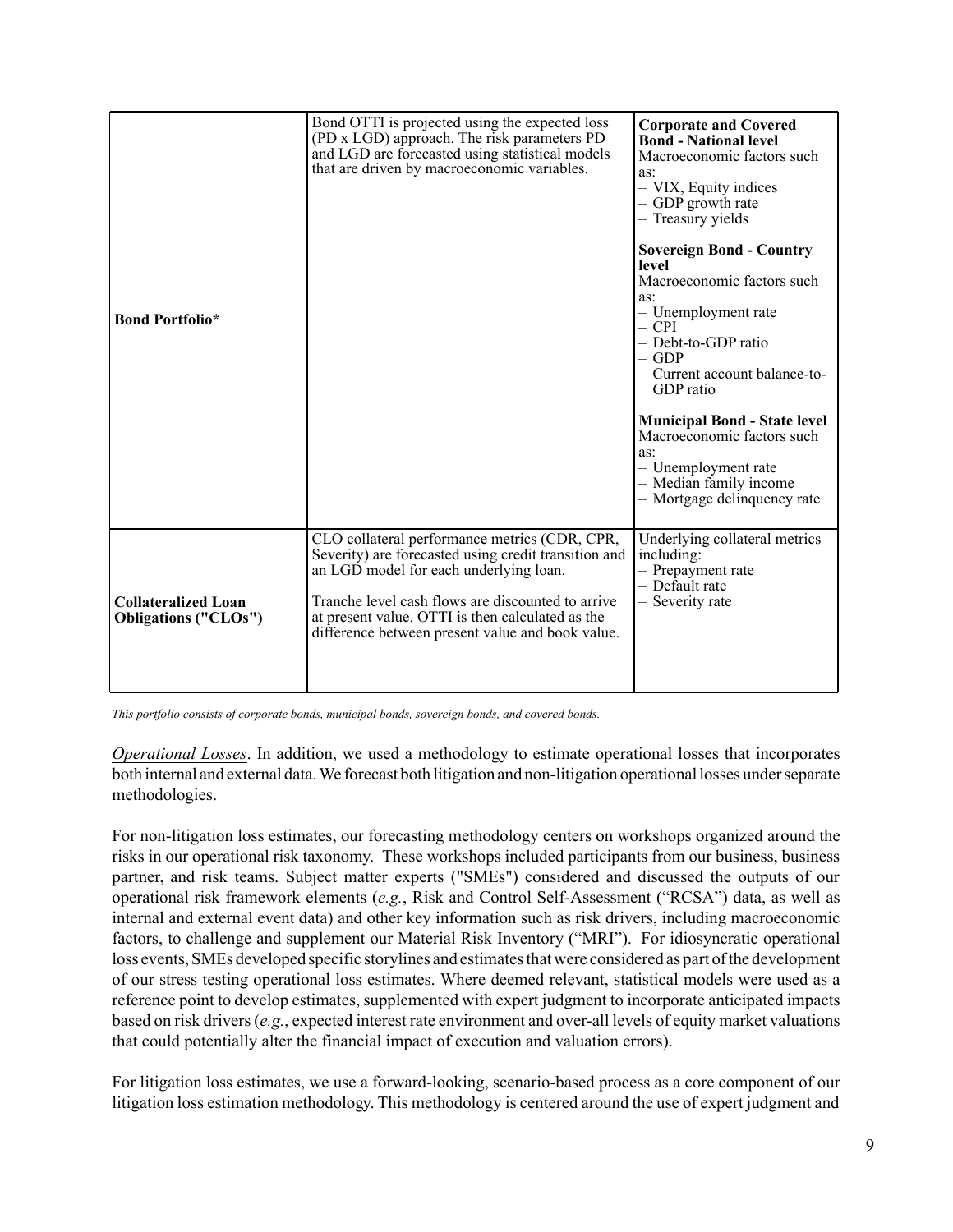scenario-based determination and leverages subject matter expertise in our Legal department. This methodology generally estimates severe yet reasonably plausible litigation-related costs for key active matters and certain possible claims in stress scenarios.

*Balance Sheet*. We have developed a suite of models using statistical and qualitative estimation methodologies to project each major balance sheet segment. The statistical models are based on logical relationships to economic drivers. For balance sheet segments where developing a model was inappropriate, a rules-based qualitative approach was developed with pre-determined, repeatable, data-driven processes in order to generate projections. In addition, relevant SMEs develop sound qualitative approaches based on their business expertise and experience for their respective products using the macroeconomic variables of the Severely Adverse Scenario. These are used to challenge the primary model forecasting framework. A structured internal review of model and qualitative results is discussed by a panel of SMEs, risk managers and management at review and challenge meetings to formalize balance sheet composition.

*Pre-Provision Net Revenue*. Consistent with balance sheet development and exposure assumptions used for loss estimation, we use a suite of models to project all key elements of PPNR including net interest income, non-interest income, and non-interest expense.

*[Remainder of page left blank intentionally.]*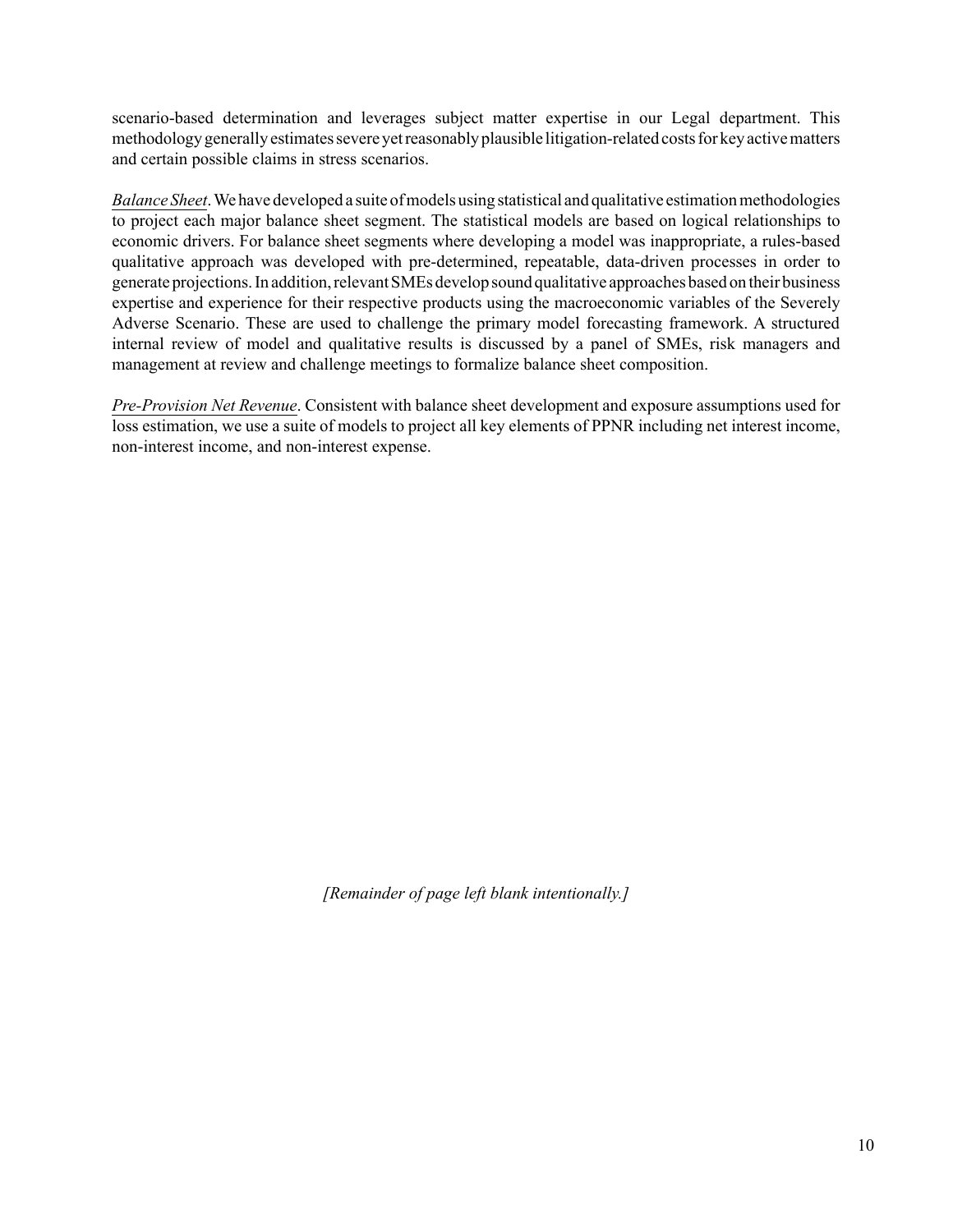Table 4: PPNR Methodologies and Assumptions

| <b>PPNR Component</b>       | <b>Description of Methodology</b>                                                                                                                                                                                                                                                                                                                                                                                                                            | <b>Key Assumptions</b>                                                                                                                                                                                                                                              |
|-----------------------------|--------------------------------------------------------------------------------------------------------------------------------------------------------------------------------------------------------------------------------------------------------------------------------------------------------------------------------------------------------------------------------------------------------------------------------------------------------------|---------------------------------------------------------------------------------------------------------------------------------------------------------------------------------------------------------------------------------------------------------------------|
| <b>Net Interest Income</b>  | Forecasted balance sheet positions and<br>cash flows are modeled by product<br>segments and reflect growth, runoff,<br>prepayment, and loss projection<br>assumptions.                                                                                                                                                                                                                                                                                       | Future balance sheet growth<br>Runoff and pricing<br>assumptions<br>Interest rates and<br>macroeconomic indicators<br>Prepayment assumptions                                                                                                                        |
| <b>Non-Interest Income</b>  | Total non-interest income projection is<br>composed of a series of distinct projection<br>models, each of which creates a fee<br>revenue projection for some aspect of the<br>business using historical fee revenue and<br>business volume data.<br>Regression models were tied to the<br>business and economic drivers, while<br>certain areas are estimated using other<br>techniques such as management judgment,<br>seasonality and historical averages. | Business dynamic and<br>strategy assumptions<br>Relationship to economic<br>drivers such as:<br>Fixed income and equity<br>$\overline{\phantom{0}}$<br>asset prices<br>Interest rates<br>Volatility measurements<br>$\overline{\phantom{0}}$<br>Volume measurements |
| <b>Non-Interest Expense</b> | Variable expenses were modeled based<br>primarily on historical expense to non-<br>interest revenue relationships.<br>Expenses deemed to be fixed in nature are<br>projected generally in line with inflation.                                                                                                                                                                                                                                               | Non-interest revenue<br>projections<br>Growth rates                                                                                                                                                                                                                 |

*Capital Position*. Our forecasting process employed a set of methodologies to layer in the effect of losses and pre-provision net revenue on pro forma capital levels and ratios. Future balance sheet growth, runoff, and pricing assumptions were developed using the framework and suite of models described under the "Balance Sheet" section above and are reflective of the economic and interest rate environments being analyzed under the Severely Adverse Scenario. We forecast risk-weighted assets ("RWA") based on the changes in individual asset components in each quarter of the projection horizon. Credit RWA was projected in a manner consistent with the phased-in transitional provisions of the U.S. capital rules and applicable regulatory guidance, which required us to use the U.S. capital rules' Standardized Approach methodology (the "Standardized Approach") to calculate credit RWA. Additionally, the market risk capital rules were used over the entire projection period for calculating market risk RWA.

The Firm recognizes that the U.S. capital rules' Advanced Approaches risk-weighting framework (the "Advanced Approach") has been the Firm's constraining measure and that the final U.S. capital rules' transitional phase-in timeline for many significant items, including accumulated other comprehensive income ("AOCI"), intangible assets, and required regulatory capital levels and buffers, works to enhance its excess capital position in the near term. Our Severely Adverse Scenario post-stress capital position reflects regulatory capital inclusive of PPNR and stress losses. Additionally, as discussed above, our Severely Adverse Scenario post-stress capital utilizes, in the second through ninth quarters of the planning horizon, the Dodd-Frank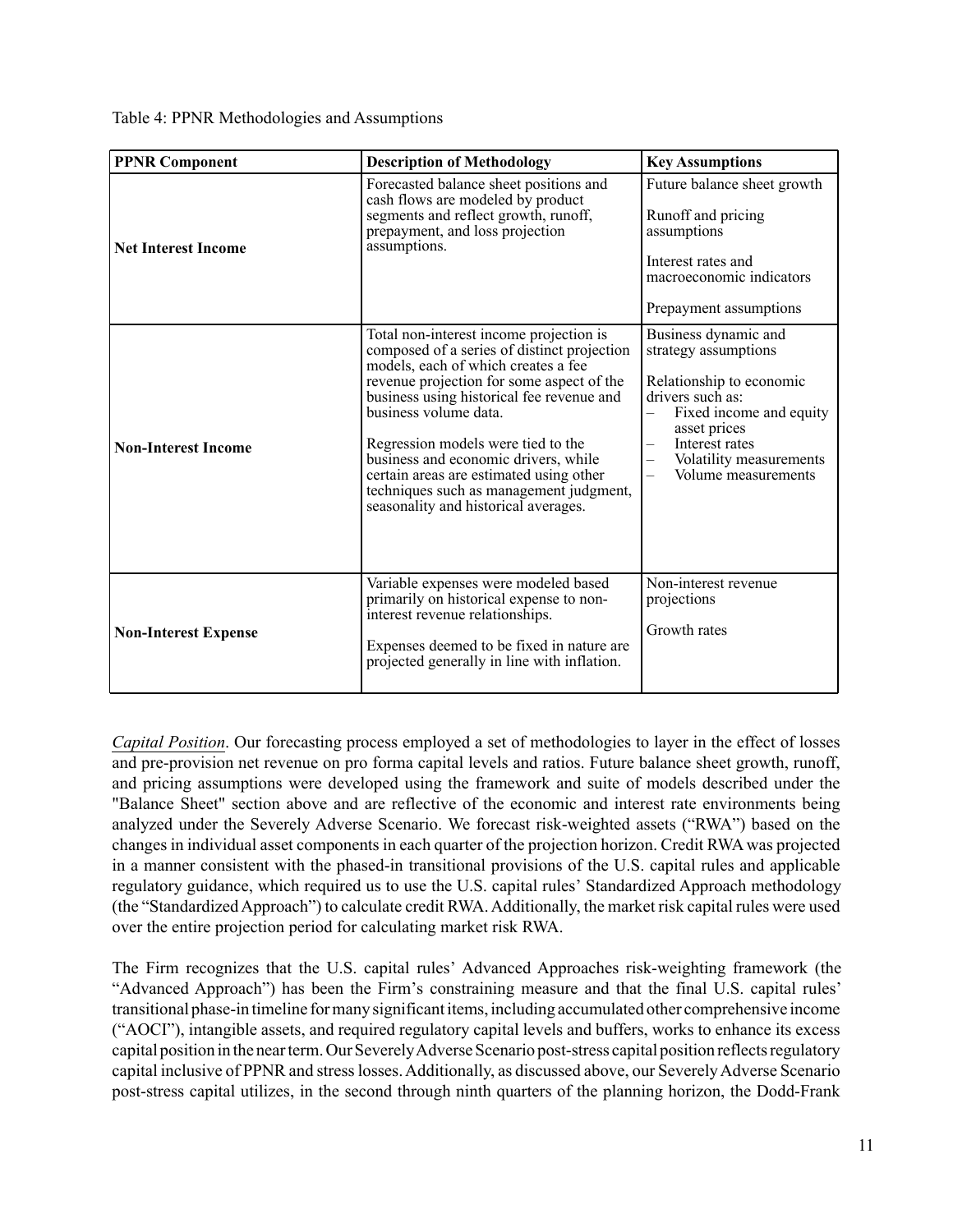Capital Actions, which prescribe a series of assumptions regarding capital actions, including with respect to common stock dividends, contracted payments, and a general assumption of no redemptions, repurchases, or issuances of capital instruments. These assumptions do not reflect currently planned capital actions, and might not reflect behavior in an actual severely stressed environment. Moreover, we recognize that the DFAST 2017 exercise includes the supplementary leverage ratio (the "SLR") as a binding regulatory capital constraint beginning in 2018.

# *Description of the Severely Adverse Scenario*

For the Severely Adverse Scenario for this mid-cycle stress test, BNY Mellon designed and selected a Severely Adverse Scenario premised on counterparty credit risk that is designed to capture the unique risks inherent in our core activities. As discussed below, key elements of BNY Mellon's Severely Adverse Scenario include the default of a large credit counterparty, a severe macroeconomic downturn, and idiosyncratic operational risk events that emerge simultaneously related to technology, quality resource contention, and fiduciary risk.

BNY Mellon considers the potential intra-day default of a large credit counterparty with a substantial level of unsecured intra-day and term limits to be a key risk. If a top BNY Mellon counterparty fails, BNY Mellon could be exposed to large idiosyncratic default losses on its exposures to the failed counterparty. To effectively capture direct credit counterparty default risk in a stress scenario and assess the potential impact, it is critical to select a counterparty to which BNY Mellon has exposure large enough to generate substantial losses and drive a meaningful stress to our capital. Based on a review of, among other matters, BNY Mellon's particular vulnerabilities and current exposures, considering the type of exposure and potential severity of the loss, and the credit rating of the defaulted institution, BNY Mellon selected a direct credit counterparty whose intra-day default would generate substantial losses and would meaningfully stress regulatory capital.

The Severely Adverse Scenario includes, among other elements, a severe economic downturn lasting for several quarters that leads to further financial pressures for BNY Mellon and is designed to be more prolonged and severe than the Adverse Scenario for this mid-cycle stress test. The Severely Adverse Scenario also includes idiosyncratic operational risk events that emerge simultaneously, related to technology and quality resource contention, as well as a fiduciary risk event that occurs simultaneously to the other operational risks, but is unrelated and leads to additional losses.

The macroeconomic variables used in the Severely Adverse Scenario are consistent with a global economy that enters a significant economic downturn that persists for several quarters; recovery does not begin until late 2018. U.S. GDP growth does not return until the sixth quarter of the projection period, while U.S. equity markets decline for five straight quarters (a decline of over 60% in aggregate from their starting point). U.S. unemployment peaks near 11% while home prices decline throughout the entire projection horizon. U.S. Treasuries see a flight to quality (10-year rates falling initially and remaining low for multiple quarters), while credit spreads widen dramatically, and volatility lingers throughout much of the projection period.

These macroeconomic variables and parameters were projected in consideration of both historical events and forward-looking circumstances. Where possible, BNY Mellon relied on historically observed reactions of key variables to the default of a primary market participant. In cases where market circumstances varied from historical precedent, expert judgment was used to develop a comprehensive set of assumptions over the projection horizon consistent with the magnitude and nature of such a stress event.

BNY Mellon incorporated a full set of material exposures, activities, and risks, both on and off the balance sheet, in the Severely Adverse Scenario. Certain key risks captured include, among others, the following: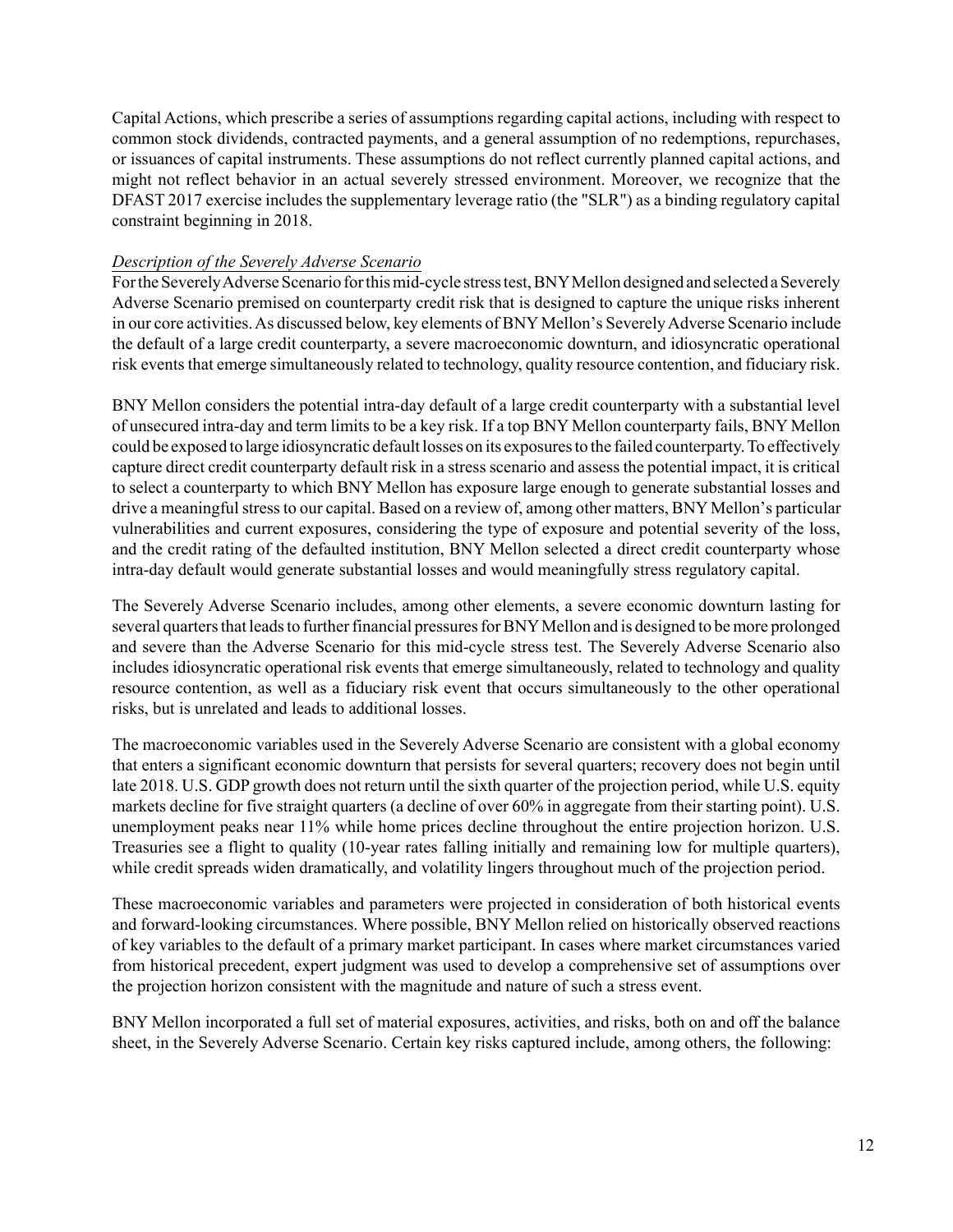Credit risk was captured through the intra-day default of one of the Firm's largest unsecured credit counterparties, through the general deterioration of its credit portfolio, and through credit-driven devaluations in the securities portfolio due to the scenario's significant economic downturn.

Market risk was captured through the scenario's significant economic downturn (including sharp equity market declines and volatility in foreign exchange and interest rate markets) and its impact on BNY Mellon's Over-the-Counter ("OTC") derivatives portfolio, securities portfolio, trading book, and equity investments, as well as the liquidation of the collateral posted by the defaulting large credit counterparty.

Operational risk was captured in the scenario through the scenario's consideration of the potential for increased litigation and non-litigation operational losses across all BNY Mellon lines of business that may result from such volatility, as well as through the incorporation of idiosyncratic add-on losses related to technology risk, resource contention, and fiduciary risk.

Liquidity risk was considered in the context of a major financial institution default and the impact such an event might have on credit and the general flow of funds. BNY Mellon considered the potential impact on cash flows, liquidity position, profitability, and other aspects of its financial condition to assess the potential for liquidity to become impaired over the projection horizon as a result of the stress event.

# *Explanation of the Most Significant Causes for Changes in Regulatory Capital*

BNY Mellon's results for the mid-cycle DFAST 2017 submission demonstrate that, using the DFAST Capital Actions, the Firm maintains excess regulatory capital in every quarter of the stress test horizon for every scenario. This success is driven by a number of factors, including the Firm's strong capital generation, asset quality, business mix, and risk profile. In addition, as noted above, the U.S. capital rules' transitional arrangements for many significant items, including AOCI, intangible assets, and required regulatory capital levels and buffers, works to enhance our excess capital position in the near term. BNY Mellon also recognizes that its capital results have been enhanced in part because the mid-cycle DFAST 2017 submission approaches risk-weighted assets solely from the perspective of the U.S. capital rules' Standardized Approach, while during recent quarters the U.S. capital rules' Advanced Approaches has been the Firm's constraining measure.

The most significant cause of declines in BNY Mellon's regulatory capital ratios over the planning horizon under the Severely Adverse Scenario is losses related to the default of a major credit counterparty in the first projection quarter. Additionally, impairments within the securities portfolio and trading book losses occurring in the first projection quarter also contribute to the decline in BNY Mellon's regulatory capital ratios.

*[Remainder of page left blank intentionally.]*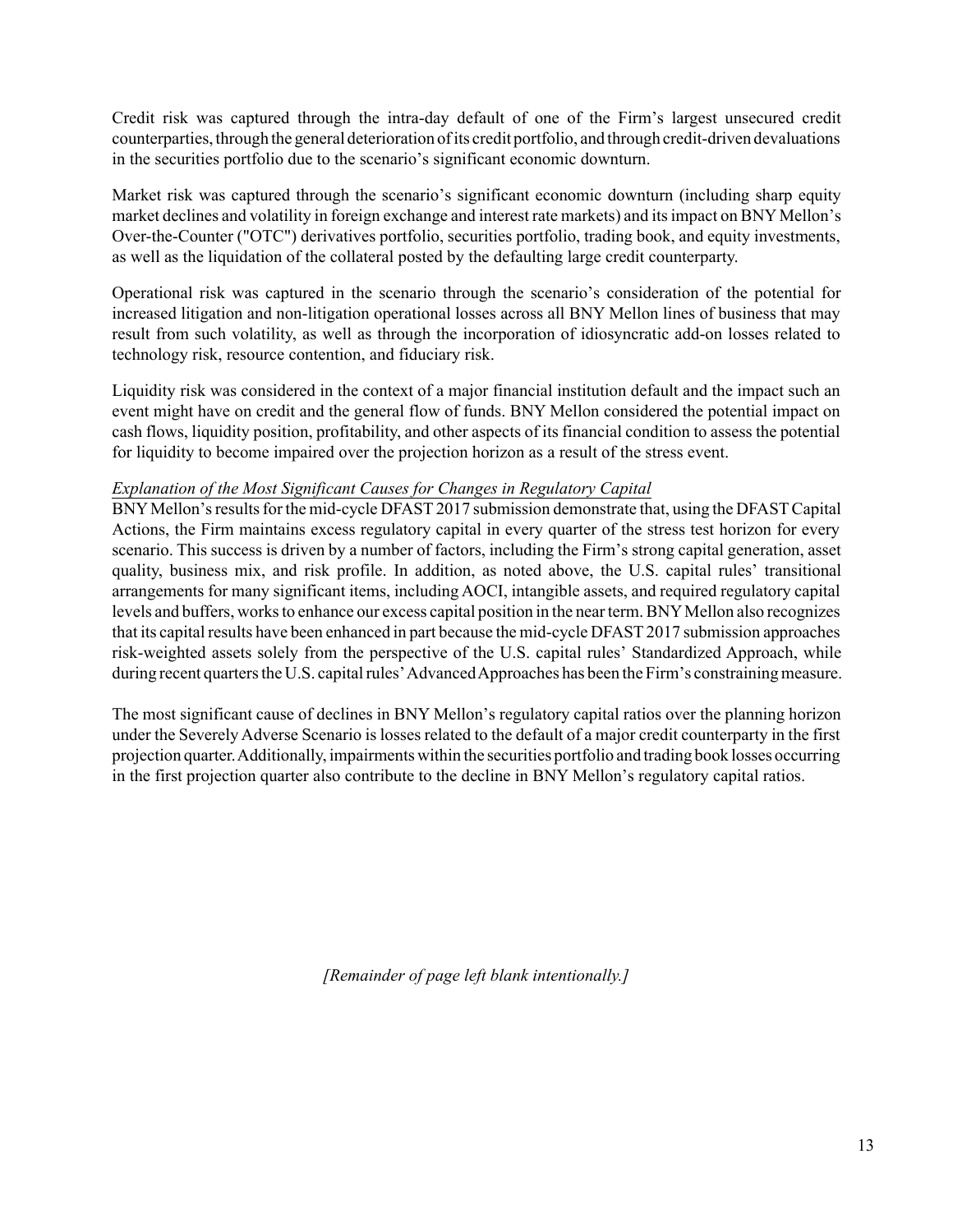### **BNY Mellon - Tables of Statistical Results**

#### **MID-CYCLE FIRM-RUN RESULTS**

#### **Dodd-Frank Act Stress Testing Results**

The capital ratios are calculated using the Dodd-Frank Capital Actions. These projections represent hypothetical estimates that involve an economic outcome that is more adverse than expected. These estimates are not forecasts of expected losses, revenues, net income before taxes, or capital ratios. The minimum capital ratio presented is for the period from the third quarter of  $2017$ through the third quarter of 2019.

Table 5: Projected Stressed Capital Ratios Through the Third Quarter of 2019 Under the Severely Adverse Scenario

|                                                   | Actual <sup>1</sup> | <b>Stressed Capital Ratios</b> |                |
|---------------------------------------------------|---------------------|--------------------------------|----------------|
|                                                   | <b>2017</b>         | Ending                         | <b>Minimum</b> |
| Common Equity Tier 1 capital ratio (%)            | 12.0%               | 7.5%                           | 7.3%           |
| Tier 1 capital ratio $(\%)$                       | 14.3%               | 10.5%                          | 10.2%          |
| Total capital ratio (%)                           | 14.8%               | 12.0%                          | 11.6%          |
| Tier 1 leverage ratio $(\%)$                      | 6.7%                | 5.7%                           | 5.6%           |
| Supplementary leverage ratio <sup>2</sup> $(\% )$ | 6.2%                | 5.3%                           | 5.2%           |

1 Actual second quarter 2017 Common Equity Tier 1, Tier 1 and Total capital ratios are calculated using the Standardized Approach. At June 30, 2017 BNY Mellon's reported Common Equity Tier 1, Tier 1 capital, and Total capital ratios were 10.8%, 12.9%, and 13.2%, respectively, using the Advanced Approaches, which was the Firm's constraining measure for that quarter.

2 The supplementary leverage ratio ("SLR") will not become a binding measure until January 1, 2018. The SLR is based on Tier 1 capital, as phased-in, and average quarterly assets and certain off-balance sheet exposures.

#### Table 6: Projected Q3 2019 Risk-Weighted Assets ("RWA")

|                                                   | <b>Actual Q2 2017</b>      | Projected Q3 2019 |
|---------------------------------------------------|----------------------------|-------------------|
| $\vert RWA^{\perp}(\$ \text{ in Millions}) \vert$ | 170<br>$\sim$ 4<br>0133,11 | \$116,623         |

<sup>1</sup>RWA calculated using the U.S. capital rules' Standardized Approach.

Table 7: Projected Loan Losses by Type of Loan for the Third Quarter of 2017 through the Third Quarter of 2019 Under the Severely Adverse Scenario

|                                   | <b>Millions of Dollars</b> | Portfolio Loss Rates $(\%)^1$ |
|-----------------------------------|----------------------------|-------------------------------|
| <b>Loan Losses</b>                | \$4,857                    | 9.8%                          |
| First-lien mortgages, domestic    | \$55                       | 0.6%                          |
| Junior liens and HELOCs, domestic | \$0                        | $0.0\%$                       |
| Commercial real estate, domestic  | \$436                      | 21.0%                         |
| Credit cards                      | \$0                        | $0.0\%$                       |
| Commercial and industrial         | \$154                      | 4.4%                          |
| Other consumer                    | \$52                       | 1.7%                          |
| Other loans                       | \$4,160                    | 13.3%                         |

1 Average loan balance used to calculate portfolio loss rates excludes loans held for sale and loans held for investment under the fair value option, and are calculated over nine quarters. Portfolio loss rates are rounded to the nearest tenth of a percentage point.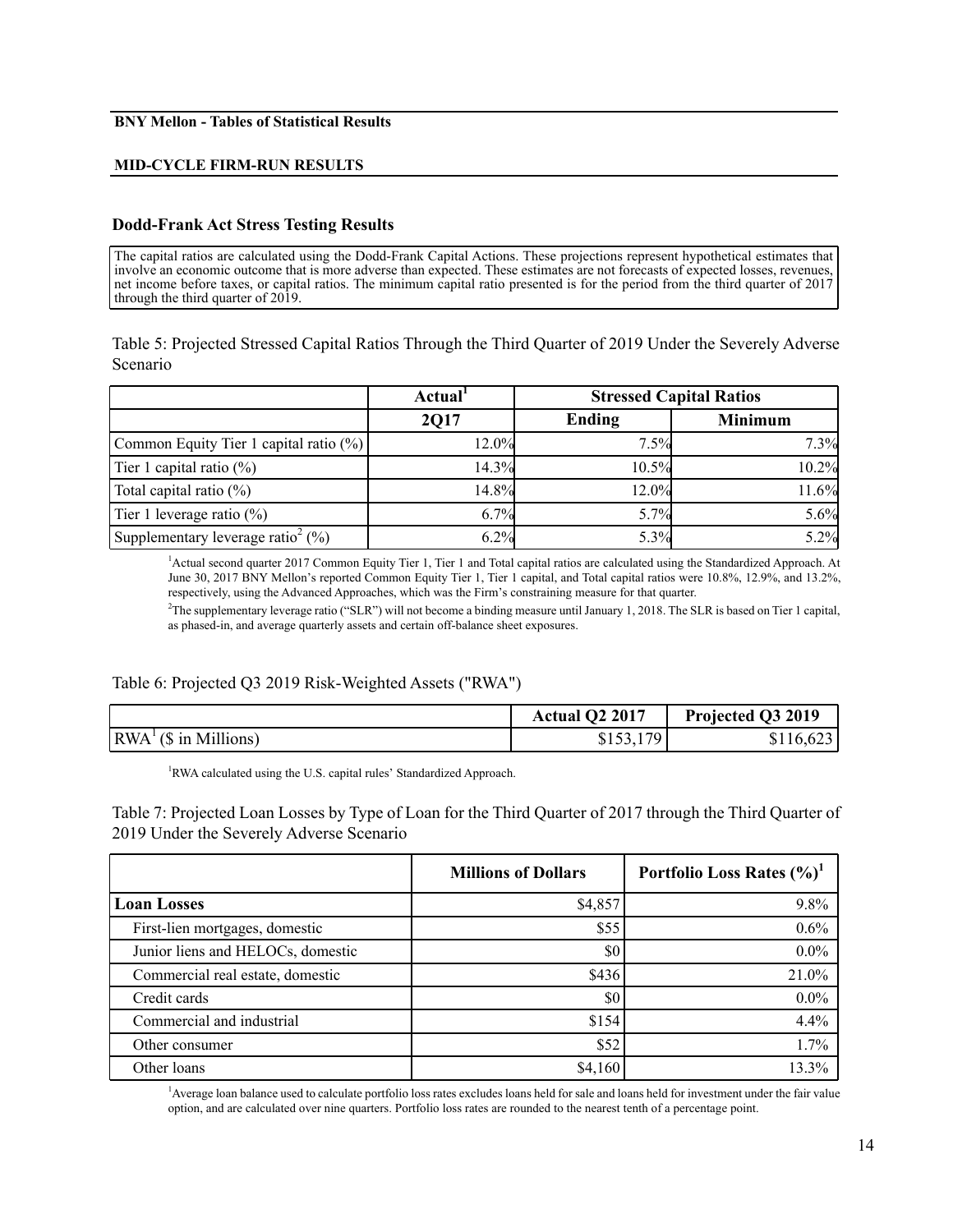Table 8: Projected Losses, Revenue, and Net Income Before Taxes for the Third Quarter of 2017 Through the Third Quarter of 2019 Under the Severely Adverse Scenario

|                                                                                           | <b>Millions of Dollars</b> | <b>Percent of Average</b><br><b>Assets</b> <sup>3</sup> |
|-------------------------------------------------------------------------------------------|----------------------------|---------------------------------------------------------|
| PPNR <sup>1</sup>                                                                         | \$133                      | $0.06 \%$                                               |
| Other revenue <sup>2</sup>                                                                | \$0                        | $0.00 \%$                                               |
| Less                                                                                      |                            |                                                         |
| Provisions                                                                                | \$4,973                    | $2.07\%$                                                |
| Realized losses/(gains) on securities Available-for-<br>Sale/Held-to-Maturity ("AFS/HTM") | \$190                      | $0.08 \%$                                               |
| Trading and counterparty losses <sup>3</sup>                                              | \$587                      | $0.24 \%$                                               |
| Other losses/(gains) <sup>4</sup>                                                         | \$2,002                    | $0.83\%$                                                |
| Equals                                                                                    |                            |                                                         |
| Net income before taxes                                                                   | \$(7,619)                  | $(3.18)\%$                                              |

<sup>1</sup>PPNR includes losses from operational risk events, mortgage repurchase expenses, and other real estate owned costs.

 $2$ Other revenue includes one-time income and (expense) items not included in pre-provision net revenue.

<sup>3</sup>Trading and counterparty losses include mark-to-market and credit valuation adjustments losses and losses arising from the counterparty default scenario component applied to derivatives, securities lending, and repurchase agreement activities.

<sup>4</sup>Other losses/gains includes projected change in fair value of loans held for sale and loans held for investment measured under the fair value option, and goodwill impairment losses. In addition, loss on securities sales and counterparty default losses were included.

<sup>5</sup> Average assets are averaged over the nine-quarter planning horizon. Amounts are rounded to the nearest tenth of a percentage point.

#### *Forward-Looking Statements*

*Additional information related to BNY Mellon is contained in BNY Mellon's reports filed with the Securities and Exchange Commission (the "SEC"), including the Annual Report on Form 10-K for the year ended December 31, 2016 (including the Annual Report to Shareholders (the "Annual Report") included with the 10-K) (the "2016 Form 10-K"), the Quarterly Reports on Form 10-Q and the Current Reports on Form 8- K (each, a "'34 Act Report"). These periodic '34 Act Reports can be viewed, as they become available, on the SEC's website at <www.sec.gov> and at [www.bnymellon.com.](www.bnymellon.com) Information contained in '34 Act Reports that BNY Mellon provides to the SEC subsequent to the date of the 2016 Form 10-K may modify, update and supersede the information contained in the 2016 Form 10-K and provided in this document.* 

*This document and BNY Mellon's '34 Act Reports referred to above contain forward-looking statements within the meaning of the Private Securities Litigation Reform Act of 1995. Words such as "estimate," "forecast," "project," "anticipate," "confident," "target," "expect," "intend," "seek," "believe," "plan," "goal," "could," "should," "may," "will," "strategy," "opportunities," "trends" and words of similar meaning, signify forward-looking statements. These statements are based on the current beliefs and expectations of BNY Mellon's management and are subject to significant risks and uncertainties that are subject to change based on various important factors (some of which are beyond BNY Mellon's control). Actual results may differ materially from those set forth in the forward-looking statements. Factors that*